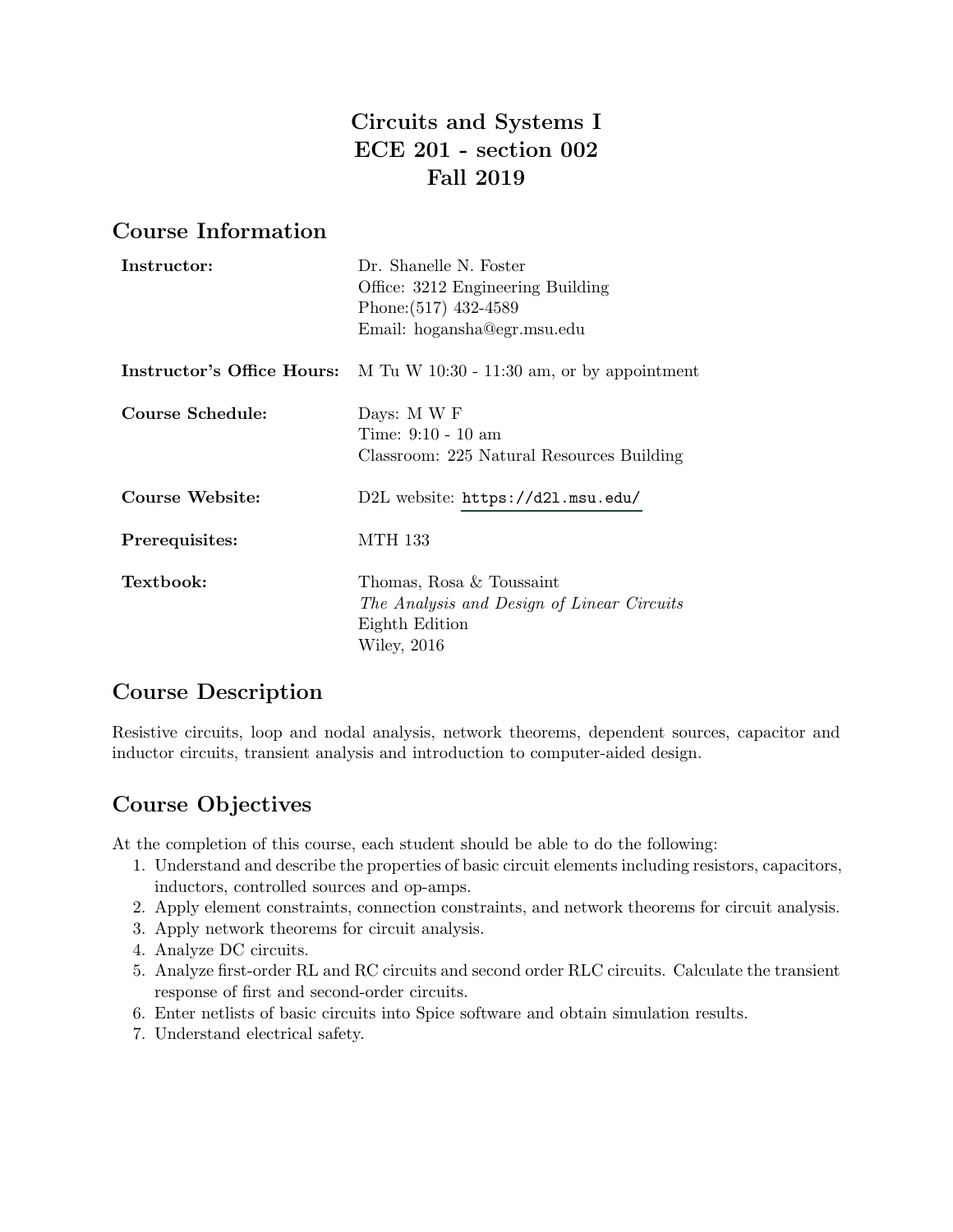# Course Policies

## Attendance Policy

Classroom attendance is expected for all students that appear on the official class list. Students whose names do not appear on the official class list for this course may not attend this class. Students who fail to attend the first four class sessions or class by the fifth day of the semester, whichever occurs first, may be dropped from the course. Absence is *not* an excuse for anything. Students are expected to know exactly what is discussed in class and assigned homework, notes, study, or changes in schedule.

### Calculator Policy

Only simple (non-programmable/graphing) calculators are allowed in class and exams.

## E-Mail Policy

All e-mails to me regarding this course **MUST** start the subject with "**ECE201**". To request a meeting, please send an e-mail at least 24 hours in advance and suggest three days/times that are convenient for you.

### Homework Policy

Homework assignments will be posted on the course website regularly, including their due dates. Postings of new assignments will be announced in class. You must submit your homework before class on the due date. No late homework will be accepted.

Homework should be clean, legible, self-contained and self-explanatory. Homework must be original copies in the students' own handwriting. The final answer of every question must be enclosed with a box/circle or highlighted for the question to be graded. All assumptions must be stated and thoughts outlined. Sequences of equations and results are not adequate for a grade. There is no partial credit given for problems not solved to the end. Work that is not legible or well explained will not be graded.

Homework is not designed to test. Homework is meant to promote active learning and progress toward meeting the course objectives.

## Exam Policy

The 50-minute exams are held in the classroom during the regularly scheduled class time. There are NO MAKEUP EXAMS. Exams are closed book and notes. There are NO formula sheets, NO crib sheets for the exams. Use of cellular phones, tablets and other electronic devices is not permitted during exams.

The two-hour final exam is also held in the classroom and will be comprehensive. You must obtain a passing grade on the Final Exam to pass this course. Students who do not take the final exam will receive a score of 0.0 in the class. Students who request a rescheduled ECE 201 Final Exam based on the MSU "3-exam in 1 day policy" must request rescheduling by e-mail to the instructor. The request must be made by Friday, December 1 and approval of the request is based on confirmation of enrollment in the classes having concurrent exams, and consistency of the final exam schedules as listed at: <https://reg.msu.edu/ROInfo/Calendar/FinalExam.aspx>.

The tentative exam schedule *(subject to change)* is: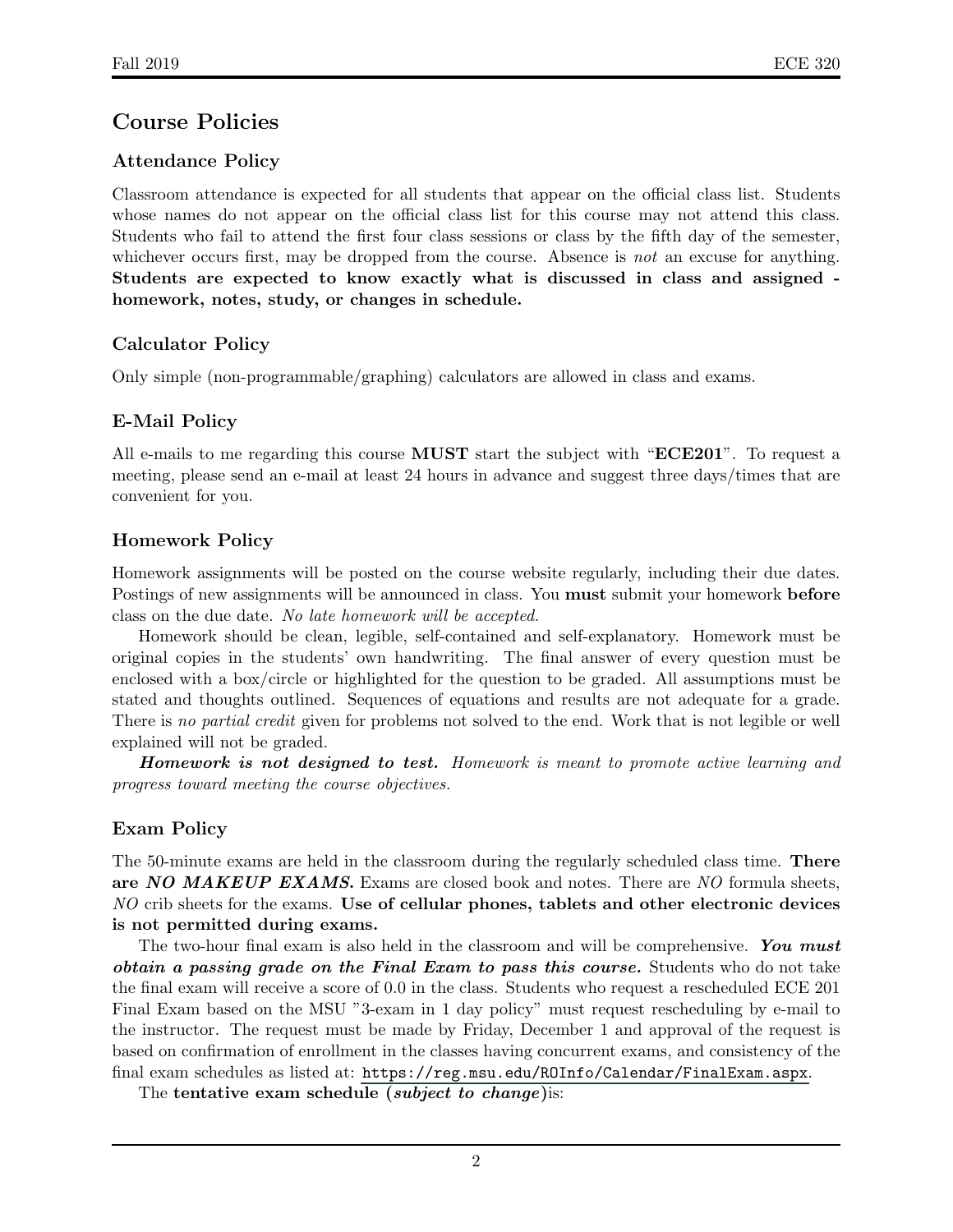| <b>Midterm Exam <math>\#1</math></b> Friday, September 27 |                                       |
|-----------------------------------------------------------|---------------------------------------|
| <b>Midterm Exam <math>\#2</math></b> Monday, October 21   |                                       |
| <b>Midterm Exam <math>\#3</math></b> Monday, November 18  |                                       |
| Final Exam                                                | Thursday, December 12, $7:45-9:45$ am |

#### Grading Policy

Final grades for this course are earned based on your performance on exams and homework as well as classroom activities. Points are distributed as shown below.

|        | Homework   Classroom Activities   Midterm Exams   Final Exam |     |     |
|--------|--------------------------------------------------------------|-----|-----|
| $10\%$ |                                                              | 45% | 40% |

The lowest homework score will be dropped when computing your average homework grade. Also, the lowest midterm exam score will be dropped when computing your average exam grade. Grading is assigned using the straight scale shown below.

| Score | $> 90\%$ | $> 85\%$ | $\degree$ > 80\%              | 75% | 70% | $>65\%$ | $\geq 60\%$ | 60% |
|-------|----------|----------|-------------------------------|-----|-----|---------|-------------|-----|
| Grade |          | 3.5      | $\mathbf{v} \cdot \mathbf{v}$ | ∠⊶∪ | 4.U | ⊥.∪     | ⊥∙∪         |     |

#### Code of Ethics and Professional Conduct

Students are expected to adhere to the [Spartan Code of Honor](http://splife.studentlife.msu.edu/spartan-code-of-honor-academic-pledge) which states,

"As a Spartan, I will strive to uphold values of the highest ethical standard. I will practice honesty in my work, foster honesty in my peers, and take pride in knowing that honor is worth more than grades. I will carry these values beyond my time as a student at Michigan State University, continuing the endeavor to build personal integrity in all that I do."

In addition, Article 2.III.B.2 of the Student Rights and Responsibilities [\(SRR\)](http://splife.studentlife.msu.edu/student-rights-and-responsibilities-at-michigan-state-university) states that

#### "The student shares with the faculty the responsibility for maintaining the integrity of scholarship, grades, and professional standards."

The Electrical and Computer Engineering Department adheres to the policies on academic honesty as specified in General Student Regulations 1.0, Protection of Scholarship and Grades; the all-University Policy on Integrity of Scholarship and Grades; and Ordinance 17.00, Examinations. (See Spartan Life: Student Handbook and Resource Guide and/or the MSU Web site: [www.msu.](www.msu.edu) [edu](www.msu.edu).)

Therefore, unless authorized by your instructor, you are expected to complete all course assignments, including homework, lab work, quizzes, tests and exams, without assistance from any source. You are expected to develop original work for this course; therefore, you may not submit course work you completed for another course to satisfy the requirements for this course. Also, you are not authorized to use the www.allmsu.com web site to complete any course work in this course. Students who violate MSU academic integrity rules may receive a penalty grade, including a failing grade on the assignment or in the course. Contact your instructor if you are unsure about the appropriateness of your course work. (See also the Academic Integrity webpage.)

Article 2.III.B.4 of the Student Rights and Responsibilities [\(SRR\)](http://splife.studentlife.msu.edu/student-rights-and-responsibilities-at-michigan-state-university) for students at Michigan State University states: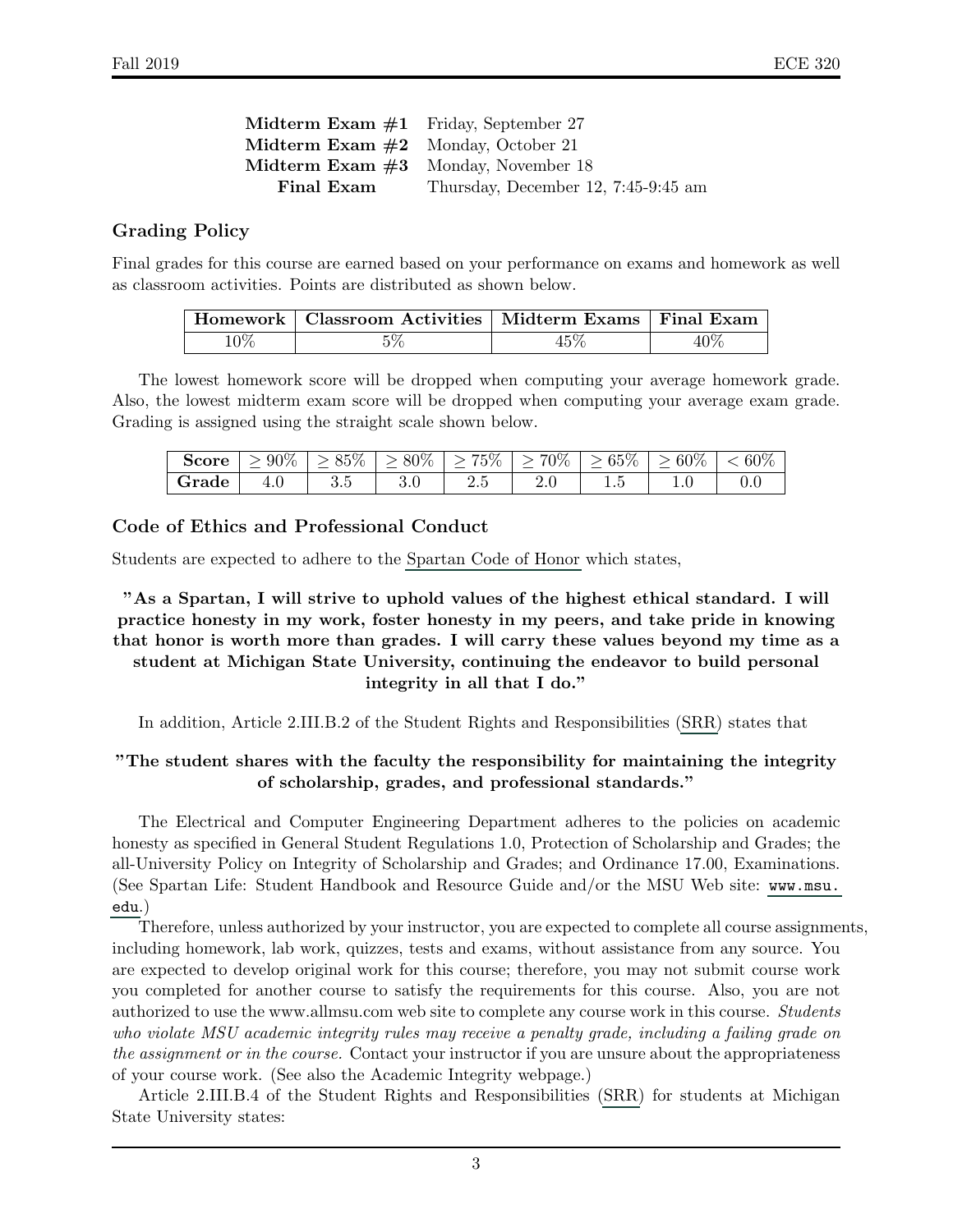#### "The student's behavior in the classroom shall be conducive to the teaching and learning process for all concerned."

You are expected to develop and refine professional skills during this course. Late arrivals, sleeping, ringing cellular phones, and reading the newspaper are a few of many unprofessional behaviors that are deemed unacceptable for this course. If you find that you are having trouble keeping up with assignments or other aspects of the course, make sure that you let your instructor know as early as possible. As you will find, building rapport and effective relationships are key to becoming an effective professional. Make sure that you are proactive in informing your instructor when difficulties arise during the semester so that we can help you find a solution.

Article 2.III.B.10 of the SRR states that

#### "The student and the faculty share the responsibility for maintaining professional relationships based on mutual trust and civility."

General Student Regulation 5.02 states: "No student shall . . . interfere with the functions and services of the University (for example, but not limited to, classes. . . ) such that the function or service is obstructed or disrupted. Students whose conduct adversely affects the learning environment in this classroom may be subject to disciplinary action.

As members of a learning community, students are expected to respect the intellectual property of course instructors. All course materials presented to students are the copyrighted property of the course instructor and are subject to the following conditions of use:

- 1. Students may not record lectures or any other classroom activities.
- 2. Students may not share the recordings with other students enrolled in the class.
- 3. Students may not post the recordings or other course materials online or distribute them to anyone not enrolled in the class without the advance written permission of the course instructor and, if applicable, any students whose voice or image is included in the recordings.
- 4. Commercialization of lecture notes and university-provided course materials is not permitted in this course.
- 5. Any student violating the conditions described above may face academic disciplinary sanctions.

### Confidentiality Limits

As the instructor, I must report the following information to other University offices (including the MSU Police Department) if you share it with me:

- Suspected child abuse/neglect, even if this maltreatment happened when you were a child,
- Allegations of sexual assault or sexual harassment when they involve MSU students, faculty, or staff, and
- Credible threats of harm to oneself or to others.

These reports may trigger contact from a campus official who will want to talk with you about the incident that you have shared. In almost all cases, it will be your decision whether you wish to speak with that individual. If you would like to talk about these events in a more confidential setting you are encouraged to make an appointment with the [MSU Counseling Center.](http://counseling.msu.edu/)

#### Accommodations for Students with Disabilities

#### From the Resource Center for Persons with Disabilities [\(RCPD\)](https://www.rcpd.msu.edu/):

Michigan State University is committed to providing equal opportunity for participation in all programs, services and activities. Requests for accommodations by persons with disabilities may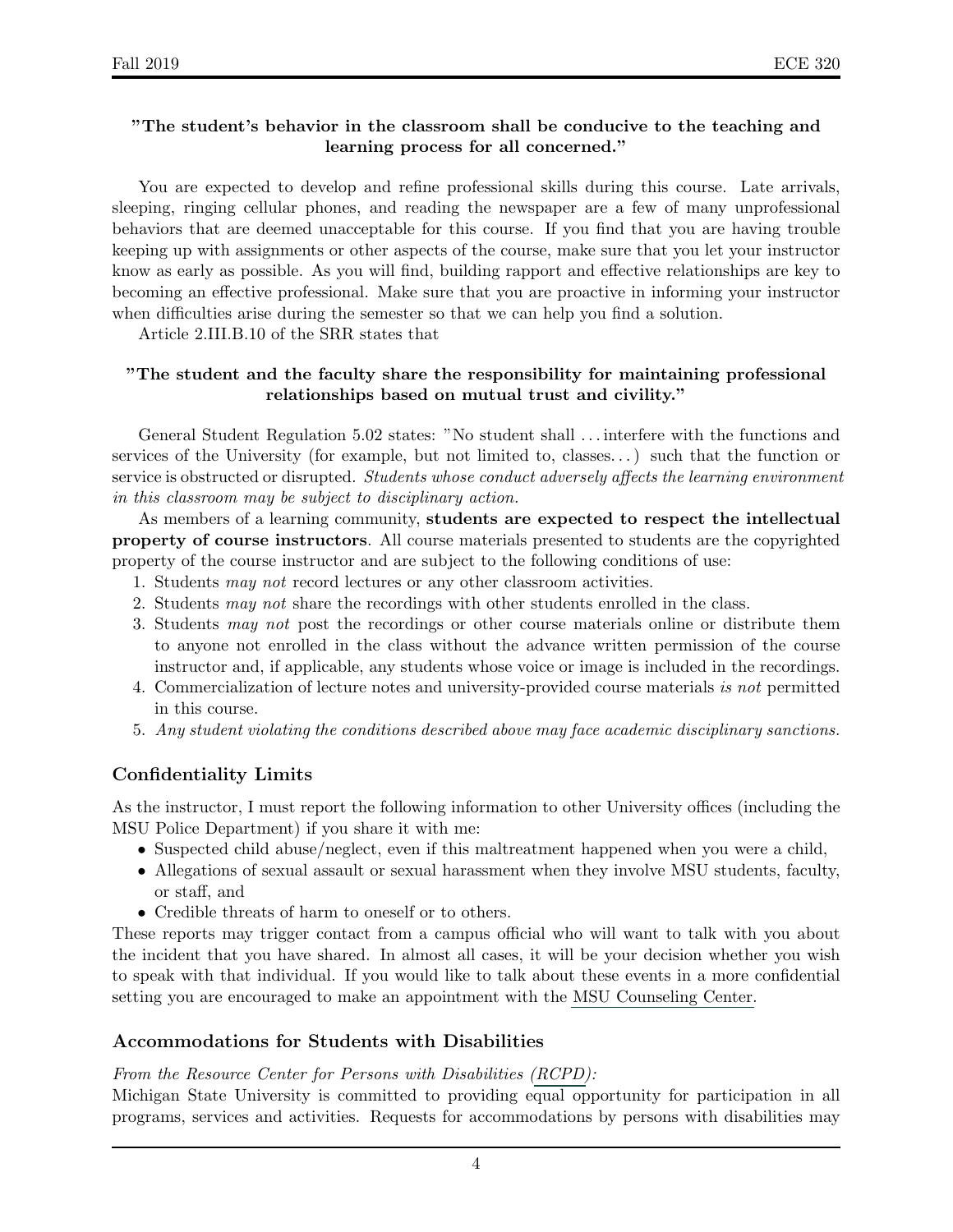be made by contacting the Resource Center for Persons with Disabilities at 517-884-RCPD or on the web at rcpd.msu.edu. Once your eligibility for an accommodation has been determined, you will be issued a Verified Individual Services Accommodation ("VISA") form. Please present this form to me at the start of the term and/or two weeks prior to the accommodation date (test, project, etc.). Requests received after this date may not be honored.

### Honor's Option

Any student desiring to take this course as an "Honor's Option" must submit the form on the Registrar's Office website by the Wednesday, September 4. Honor's option students are required to complete a project, assigned by the instructor. You must earn a satisfactory grade (3.5 or higher) to be awarded an honor's option.

## Important Dates

| Monday, September 2    | No class - Holiday                                     |
|------------------------|--------------------------------------------------------|
| Wednesday, September 4 | The last day to <i>add</i> this course.                |
| Wednesday, September 4 | The last day to add an <i>Honor's Option</i> for this  |
|                        | course.                                                |
| Monday, September 23   | The last day to <i>drop</i> this course with no refund |
|                        | and <i>no grade</i> reported.                          |
| Friday, September 27   | Midterm Exam $#1$                                      |
| Monday, October 21     | Midterm Exam $#2$                                      |
| Monday, November 18    | Midterm Exam $#3$                                      |
| Wednesday, November 27 | The last day to request a rescheduled final            |
|                        | exam based on the MSU "3-exam in 1 day                 |
|                        | policy"                                                |
| Friday, November 29    | No class - Holiday                                     |
| Friday, December 6     | No class - Design Day                                  |
| Thursday, December 12  | Final Exam, 7:45 - 9:45 am                             |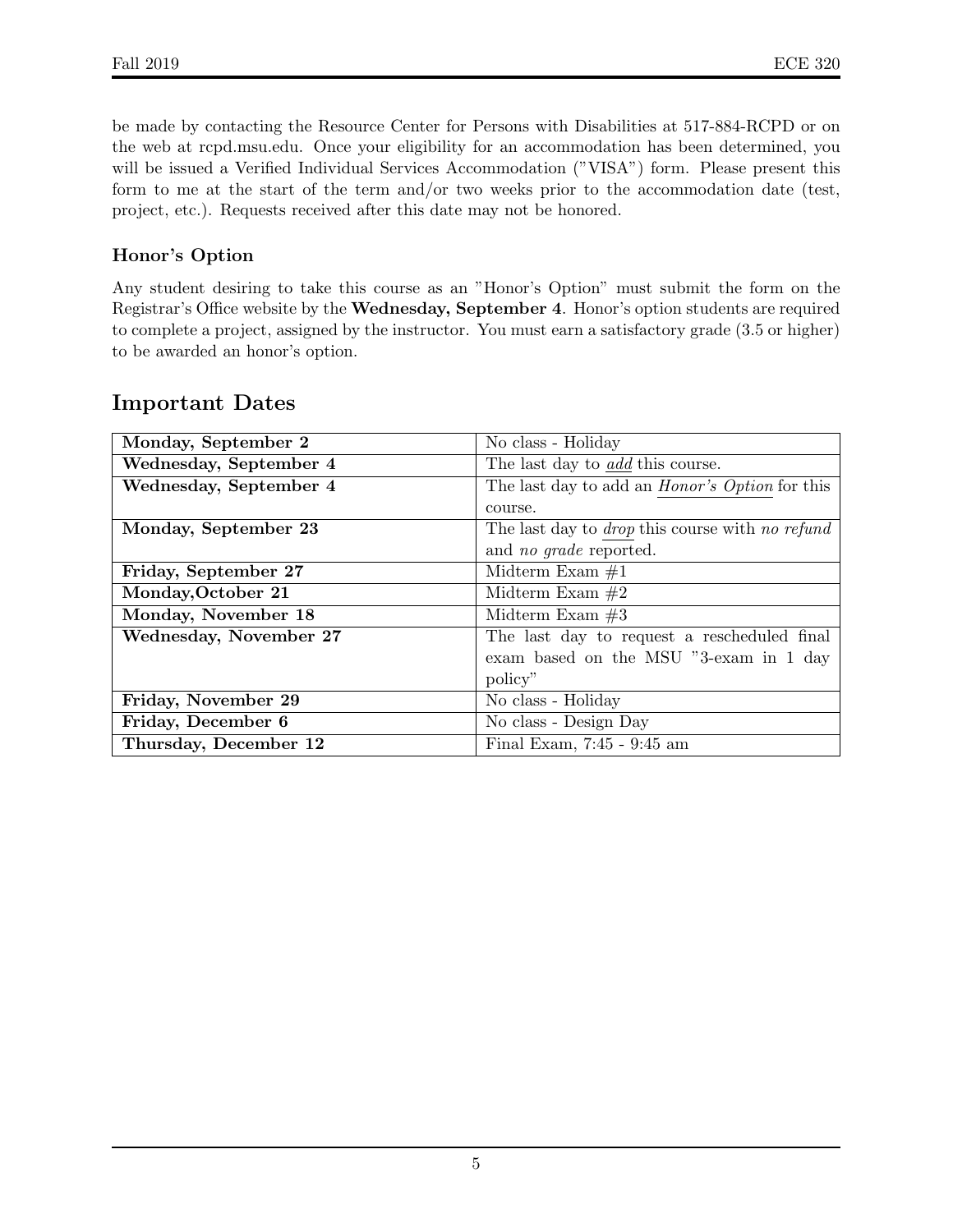# Course Material

## • Chapter 1: Introduction

- 1-1 About the Book
- 1-2 Symbols and Units
- 1-3 Circuit Variables: Current, Voltage, Power, Passive Sign Convention, Ground, Conservation of Energy, Conservation of Power
- 1-4 Computational and Simulation software: PSPICE and MATLAB

## • Chapter 2: Basic Circuit Analysis

- 2-1 Element Constraints: Electrical Network, Circuit, Resistance, Ohm's Law, V-I Characteristics, Conductance, Power, Resistor, Color Code, Precision Resistors, Ratings, Open and Short Circuits, Switches, Independent Voltage Sources, Independent Current Sources
- 2-2 Connection Constraints: Kirchhoff's Current Law, Kirchhoff's Voltage Law
- 2-3 Combined Constraints: Examples using KCL, KVL, Assigning Reference Marks
- 2-4 Equivalent Circuits: Series Resistance, Parallel Resistance, Special Cases, Approximations, Equivalent Voltage Sources, Equivalent Current Sources, Source Transformations, Delta-to-Wye and Wye-to-Delta Transformations, Redundant Elements
- 2-5 Voltage and Current Division: Voltage Divider Rule, Special Cases, Potentiometers, Current Divider Rule, Special Cases, Meter Movements, Wheatstone Bridge
- Chapter 3: Circuit Analysis Techniques
	- 3-1 Node-voltage analysis: Element Inspection Rule, Writing Node Equations by Inspection, Cramer's Rule, Evaluating Determinants, Node Analysis with Voltage Sources, Supernode
	- 3-2 Mesh-Current Analysis: Element Inspection Rule, Writing Mesh Equations by Inspection, Mesh Analysis with Current Sources, Supermesh
	- 3-3 Linearity Properties: Superposition Principle, Proportionality Property, Transfer Function, Unit Output Method
	- 3-4 Thevenin and Norton Equivalent Circuits: Thevenin's Theorem, Norton's Theorem, Relationships
	- 3-5 Maximum Signal Transfer: Maximum Power Transfer Theorem, Maximum Efficiency Theorem
	- 2-7 Computer-Aided Circuit Analysis: SPICE, MATLAB

## • Chapter 4: Active Circuits

- 4-1 Linear Dependent Sources: Voltage Controlled Sources, Current Controlled Sources, SPICE Models
- 4-2 Analysis of Circuits with Dependent Sources: Node-Voltage Analysis, Mesh-Current Analysis, Thevenin and Norton Equivalent Circuits
- 4-4 The Operational Amplifier: Notation, Ideal and Commercial Op-Amps, Non-inverting Amplifier, Zero Volt - Zero Current Property, Modeling a Non-inverting Amplifier, Limitations Due to the Power Supply, Voltage Follower, Inverting Amplifier and Model, Differential Amplifier and Model, Op-Amp Circuit Analysis, Bridge-T Amplifier

## • Chapter 6: Capacitance and Inductance

- 6-1 The Capacitor: V-I Relationship of Capacitance, Plotting Power and Energy with SPICE, Capacitor, Modeling a Capacitor with Ideal Elements
- 6-2 The Inductor: V-I Relationship of Inductance, Plotting Power and Energy with SPICE, Inductor, Modeling an Inductor with Ideal Elements
- 6-4 Equivalent Capacitance and Inductance: Series and Parallel Combinations of Capacitance, Series and Parallel Combinations of Inductance